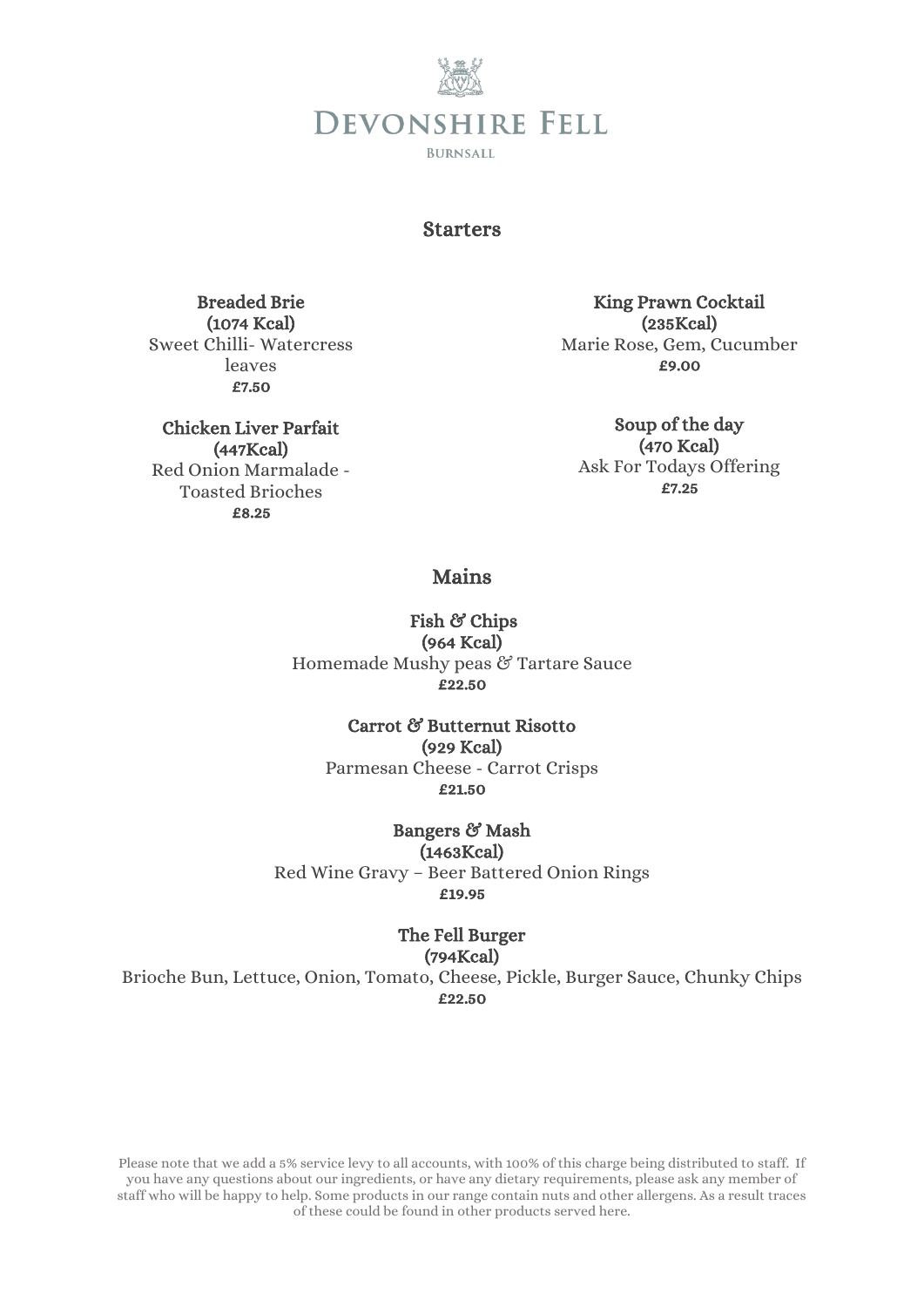

**BURNSALL** 

### Desserts £7

### Sticky Toffee Pudding (658Kcal) Vanilla Ice Cream & Toffy Sauce

## Crème Brulee

(434 Kcal) Strawberry Ice Cream, Fresh Strawberries

## Northern Bloc Ice Cream Trio

(81 Kcal per scoop) Ask for Todays Offering

British Artisan Cheese (570 Kcal) Tomato Chutney, Crackers & Grapes

## Afternoon Delights

The Fells Cream Scone £7.75 (1068Kcal) Clotted Cream - Fruit Preserves - Yorkshire Tea

#### Afternoon High Tea (3066Kcal)

Finger Sandwiches - Savoury Snacks - Sweet Treats Cream Scones - Fruit Preserves - Yorkshire Tea Per Person £19.50 for Two £39

# Sandwiches £10.50

All Sandwiches Served on Yorkshire Bloomer and Chips

## Smoked Salmon (456 Kcal)

Horseradish Crème Fraiche

Baked York Ham (447 Kcal) Piccalilli Chutney

Savory Cheese (720Kcal) Herbs & Spinach

Crumbly Lancashire (507Kcal) Tomato Chutney

Please note that we add a 5% service levy to all accounts, with 100% of this charge being distributed to staff. If you have any questions about our ingredients, or have any dietary requirements, please ask any member of staff who will be happy to help. Some products in our range contain nuts and other allergens. As a result traces of these could be found in other products served here.